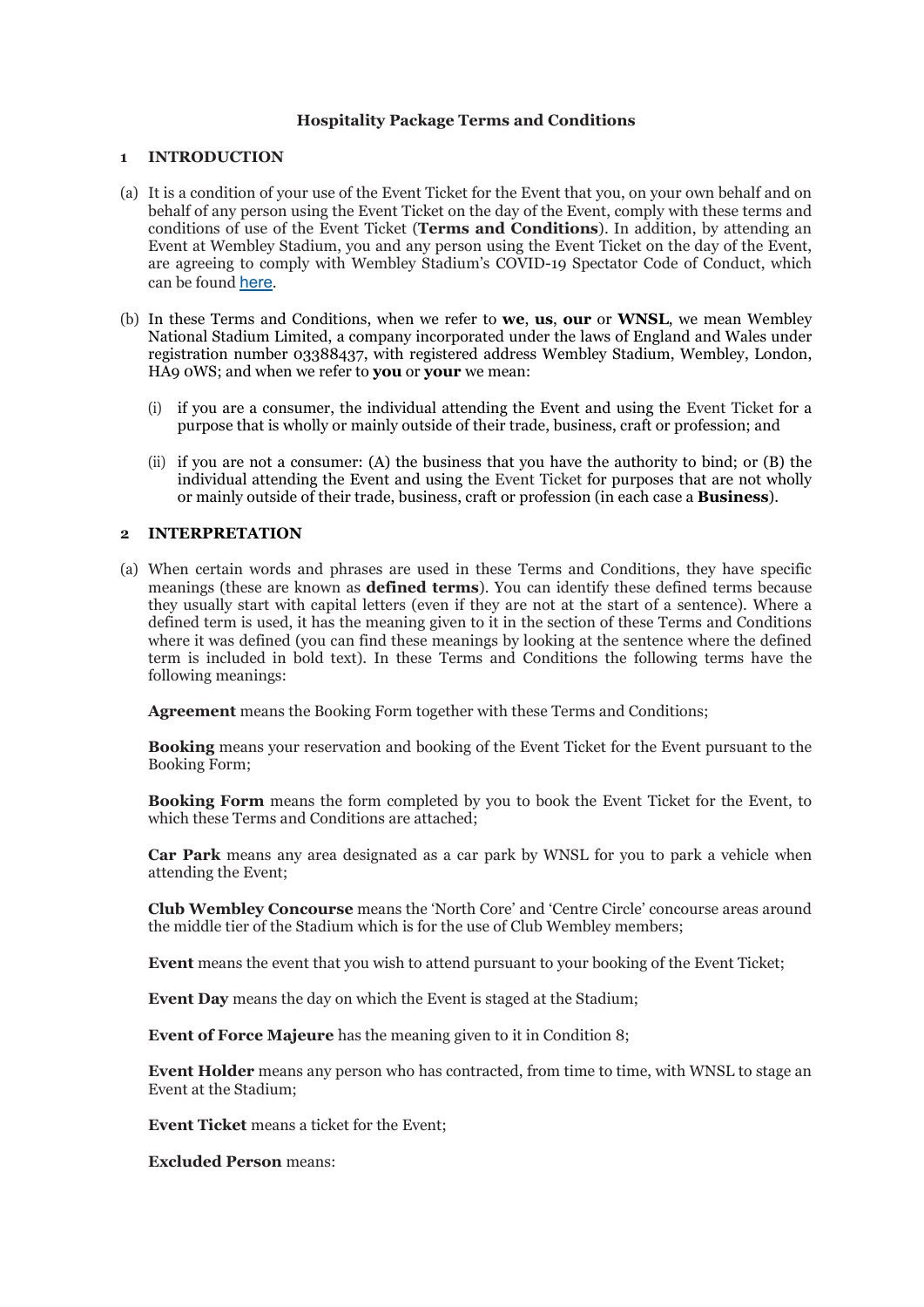- (i) any person from time to time banned by The FA from membership of the "England Supporter's Club" or any successor or replacement official supporters club for the England senior men's national football team;
- (ii) any person from time to time subject to a football banning order pursuant to a conviction under The Football Disorder Act 2000;
- (iii) any person known or reasonably believed by WNSL to have been convicted of an offence under section 166 of The Criminal Justice and Public Order Act 1994 (subject to review by WNSL in its reasonable discretion after such time as any such conviction is spent);
- (iv) any other person from time to time known or reasonably believed by WNSL to have been banned, by The FA, the Football League, UEFA, FIFA, the Rugby Football League or otherwise, from travelling to or attending an association football or rugby league match; and
- (v) any person know or reasonably believed by WNSL to have been engaged in the unauthorised sale of tickets for events at the Stadium;

**Ground Regulations** means the rules and regulations WNSL may establish from time to time concerning events at the Stadium which will be displayed in the Stadium or otherwise available on www.wembleystadium.com;

**Guest** means any individual holding an Event Ticket issued to you pursuant to your rights under the Agreement;

**Laws** has the meaning given to it in Condition  $7(a)$ ;

**Participating Teams** means the teams participating in a sporting Event:

**Regulations** has the meaning given to it in Condition 9(a);

**Stadium** means Wembley Stadium, Wembley, London HA9 0WS;

**Stadium Caterer** means WNSL's approved caterer including any concessionaires from time to time; and

**The FA** means The Football Association Limited, a company incorporated in England and Wales (Registered No. 77797).

- (b) In these Terms and Conditions:
	- (i) the masculine gender shall include the feminine gender and neuter and the singular number shall include the plural and vice versa;
	- (ii) use of the term "including" shall be interpreted to mean "including but not limited to"; and
	- (iii) a reference to a person is a reference to that person or such of its successors, assigns and transferees.
- (c) The headings in these Terms and Conditions are for the purposes of convenience only and do not form part of and will not affect the construction of these Terms and Conditions.
- (d) References in these Terms and Conditions to any statutory provisions shall be construed as references to those provisions as respectively amended, consolidated or re-enacted from time to time and will include any provisions of which they are consolidations or re-enactments.

# **3 ACCESS TO THE STADIUM**

(a) Subject to any Law, Regulation and the Ground Regulations, access to the Stadium will be permitted for the Event specified in the Booking Form during such hours as are notified to you in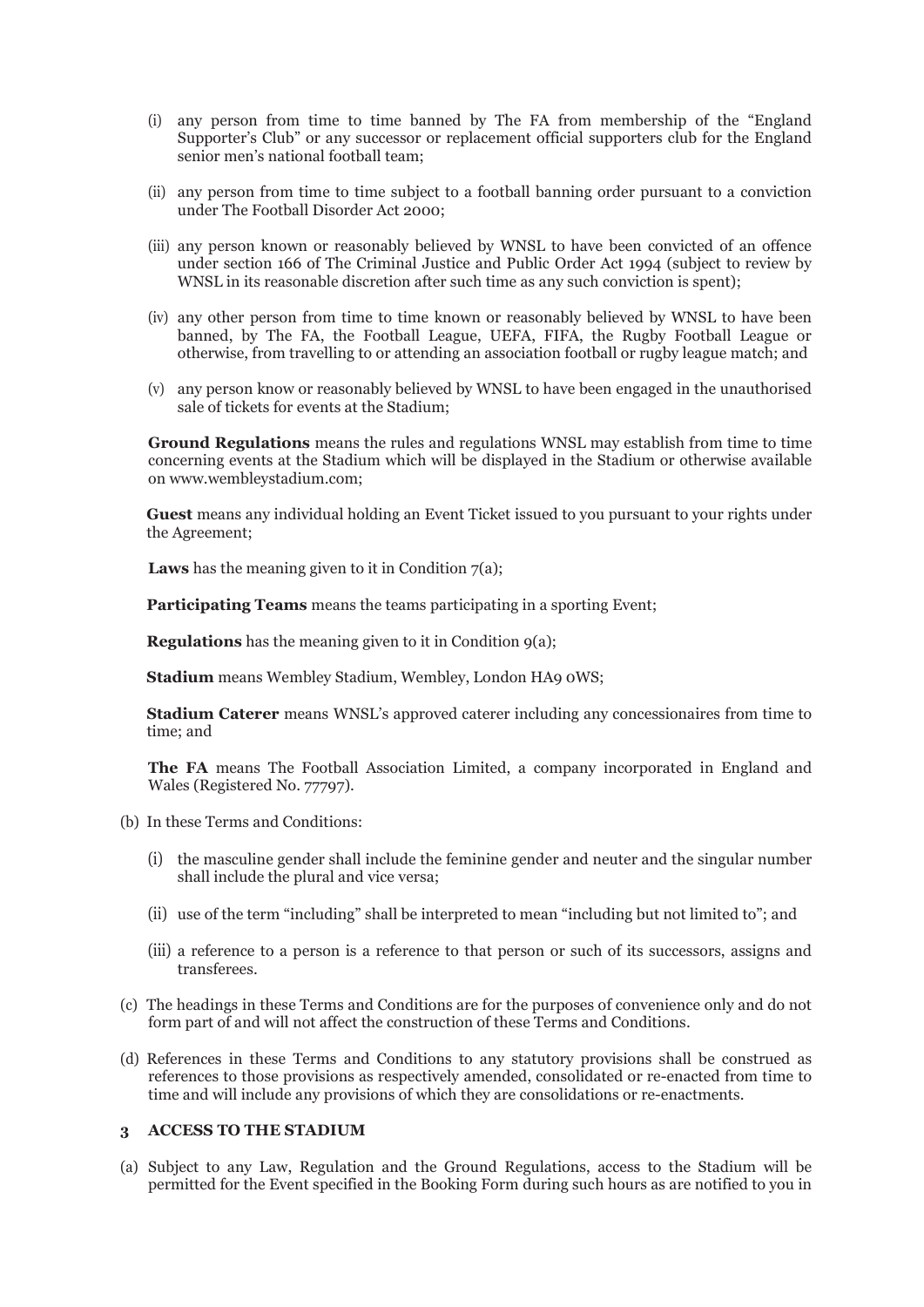writing or as published on WNSL's website from time to time.

(b) Neither you nor any Guest will be admitted to the Stadium except on presentation at the designated entrance of an appropriate ticket for the Event and complying with such other checks on admission as WNSL may impose from time to time.

### **4 RESERVATION AND PAYMENT TERMS**

- (a) You agree to pay the price specified in the Booking Form immediately on signature of the Booking Form. You acknowledge that the price payable for the Event Ticket is non-refundable except as otherwise provided in these Terms and Conditions.
- (b) In addition to WNSL's rights under Condition 12, WNSL reserves the right to cancel your Booking in the event that the signed Booking Form and full payment of the price specified in the Booking Form is not received by WNSL by the date specified in the Booking Form.

## **5 CATERING**

- (a) If any food and beverage is provided as part of the Event Ticket, these services will be provided by the Stadium Caterer. Any complaints should be taken up directly with the Stadium Caterer on the Event Day. Please contact us if you wish to be provided with the contact details of the Stadium Caterer prior to the Event Day.
- (b) WNSL will have no liability to you or any Guest whatsoever in connection with the provision of any catering that you purchase from the Stadium Caterer in addition to that provided as part of your Booking.
- (c) You will not, and will procure that no Guest will, bring into, prepare or consume within, the Stadium, any food or beverages other than those purchased from the Stadium Caterer.
- (d) You acknowledge and agree that WNSL is under no obligation to sell or procure the sale of alcohol at the Stadium if WNSL is prevented from doing so by any Law, Regulation or the Ground Regulations.

## **6 CAR PARKING AND TRANSPORT**

Use of any Car Park space or complimentary train service by you and any Guest is subject to any terms and conditions of use notified to you by WNSL or the relevant transport operator from time to time.

## **7 YOUR UNDERTAKINGS AND ACKNOWLEDGEMENTS**

- (a) You and each Guest will comply with the Ground Regulations, will observe the terms and conditions upon which the Event Tickets are issued by the relevant Event Holder and will use the Event Ticket only for the purpose of viewing the Event and for the related hospitality and entertainment purposes.
- (b) You and each Guest will comply with all laws, ordinances, orders, rules and regulations (whether statutory or otherwise and including health and safety requirements) governing the Stadium while attending the Event (**Laws**) and will not permit any violation thereof.
- (c) You and each Guest will not behave in a threatening or abusive manner while attending the Event or when otherwise in or in the vicinity of the Stadium. You will be held responsible for your and any Guest's actions including, but not limited to, actions arising from the consumption of alcoholic beverages.
- (d) You acknowledge and agree that standing to view the Event may restrict the view of other spectators and cause safety and security risks and you and each Guest will remain seated in accordance with the Ground Regulations.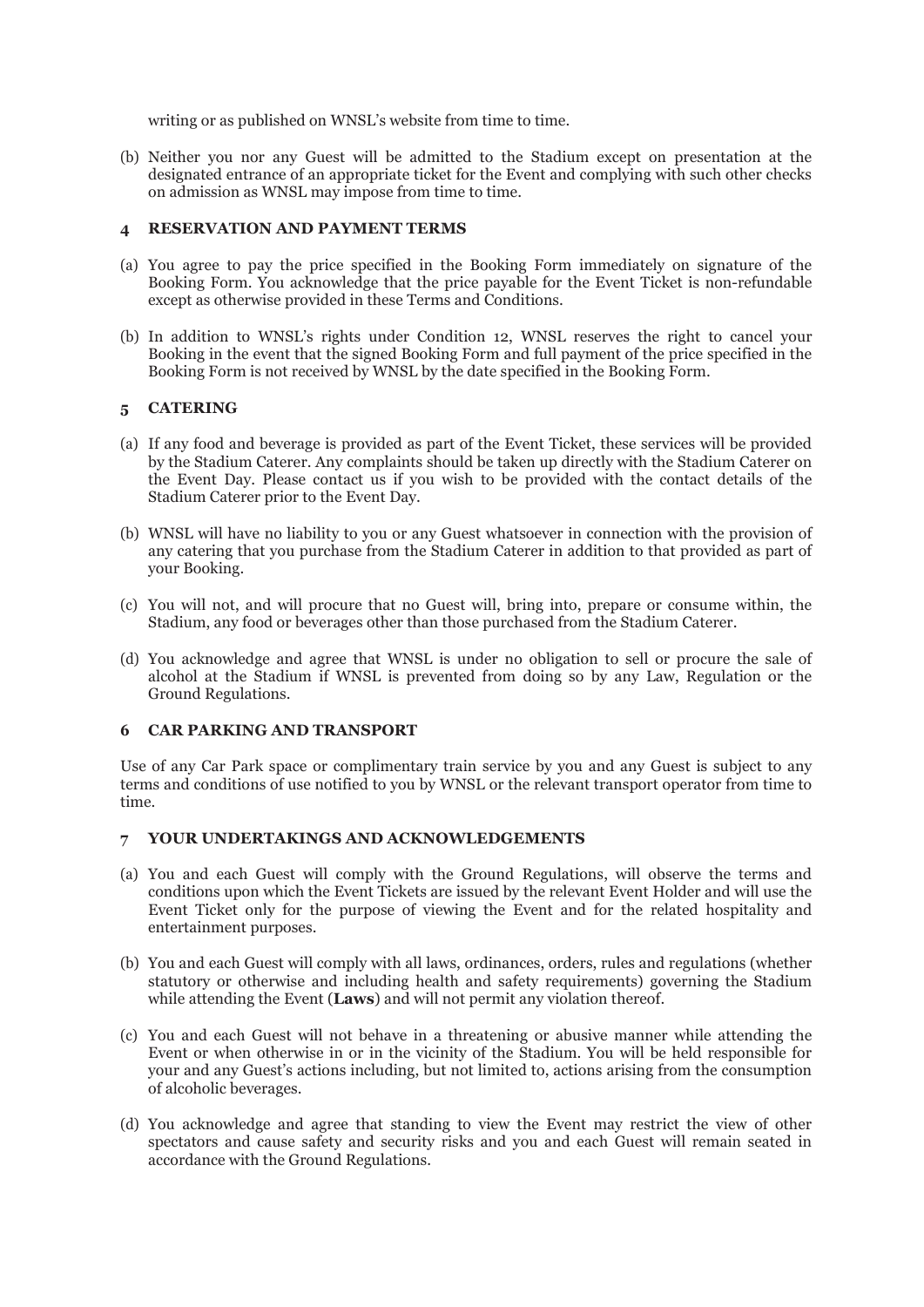- (e) You acknowledge and agree that within the Club Wembley Concourse, fans supporting the Participating Teams in football matches are not segregated and that you and each Guest will behave responsibly accordingly. If so notified before the Event by WNSL (having acted pursuant to a requirement of the police or the local licensing authority), you and each Guest will not be permitted to wear the team colours of any Participating Team if to do so might create a safety and/or security risk. You acknowledge and agree that you and each Guest may be moved within, or ejected from, the Stadium if you or they wear any team colours and WNSL reasonably believes this might create a safety and/or security risk.
- (f) You and each Guest will not bring into the Stadium any prohibited articles, including any flammable, toxic, illegal or other hazardous substances, materials or equipment. A list of articles that cannot be brought into the Stadium is available on [www.wembleystadium.com.](http://www.wembleystadium.com/)
- (g) You and each Guest will not sell or offer for sale the Event Ticket or any Car Park pass or any other item or benefit provided to you pursuant to your Booking.
- (h) You and each Guest will not bring into the Stadium any cameras or audio or visual or data broadcasting or recording equipment of any kind for commercial purposes without the prior written consent of WNSL and you and each Guest will not broadcast or record from the Stadium all or any part of the Event by any means or technology nor exploit the same. For the avoidance of doubt, you or any Guest acting in breach of this provision will be liable to be ejected from the Stadium and to deliver up any tapes, films, disks or other recordings or data, the copyright of which is acknowledged as belonging to WNSL or, where the Law does not permit WNSL to take ownership of such copyright, you hereby grant WNSL a perpetual, royalty-free, worldwide, sublicensable licence to use such material for any purpose.
- (i) You acknowledge, agree and consent to the recording of your and each Guest's likeness and/or voice and that WNSL and the relevant Event Holder is entitled to use all rights in respect of such recordings.
- (j) You acknowledge and agree that CCTV is in operation at the Stadium and that your and each Guest's image may be recorded and kept for security purposes. Please refer to The FA Group's privacy policy [\(http://www.thefa.com/public/privacy\)](http://www.thefa.com/public/privacy) for further details.
- (k) You and each Guest will not sell or offer for sale any product or service from any part of the Stadium.
- (l) You and each Guest will not carry out any gambling or betting activities in the Stadium except via WNSL's official bookmaker.
- (m) You and each Guest will not use as a gift or prize in any external promotion or external competition or auction off or otherwise seek to profit from any Event Ticket, Car Park pass or other item or benefit provided to you or release any publicity or make any public statements about any internal promotion or competition.
- (n) You and each Guest will not run any advertisements or promotions relating to or involving in any way WNSL, the Event Holder, the Event, the Stadium or Event Ticket(s).
- (o) You and each Guest will not exploit any marketing opportunities in relation to the use of the Event Ticket, including any display of your or any Guest's corporate or business logo, trade mark or trade name. You and each Guest will comply with any additional marketing or advertising restrictions which may be imposed by the Event Holder in respect of the Event.
- (p) You and each Guest will not consume alcohol in the Stadium in contravention of the Ground Regulations or any Regulation or Law.

You have entered into the above undertakings and acknowledgements for yourself and on behalf of each Guest, and you will procure the performance and compliance of the same by each Guest.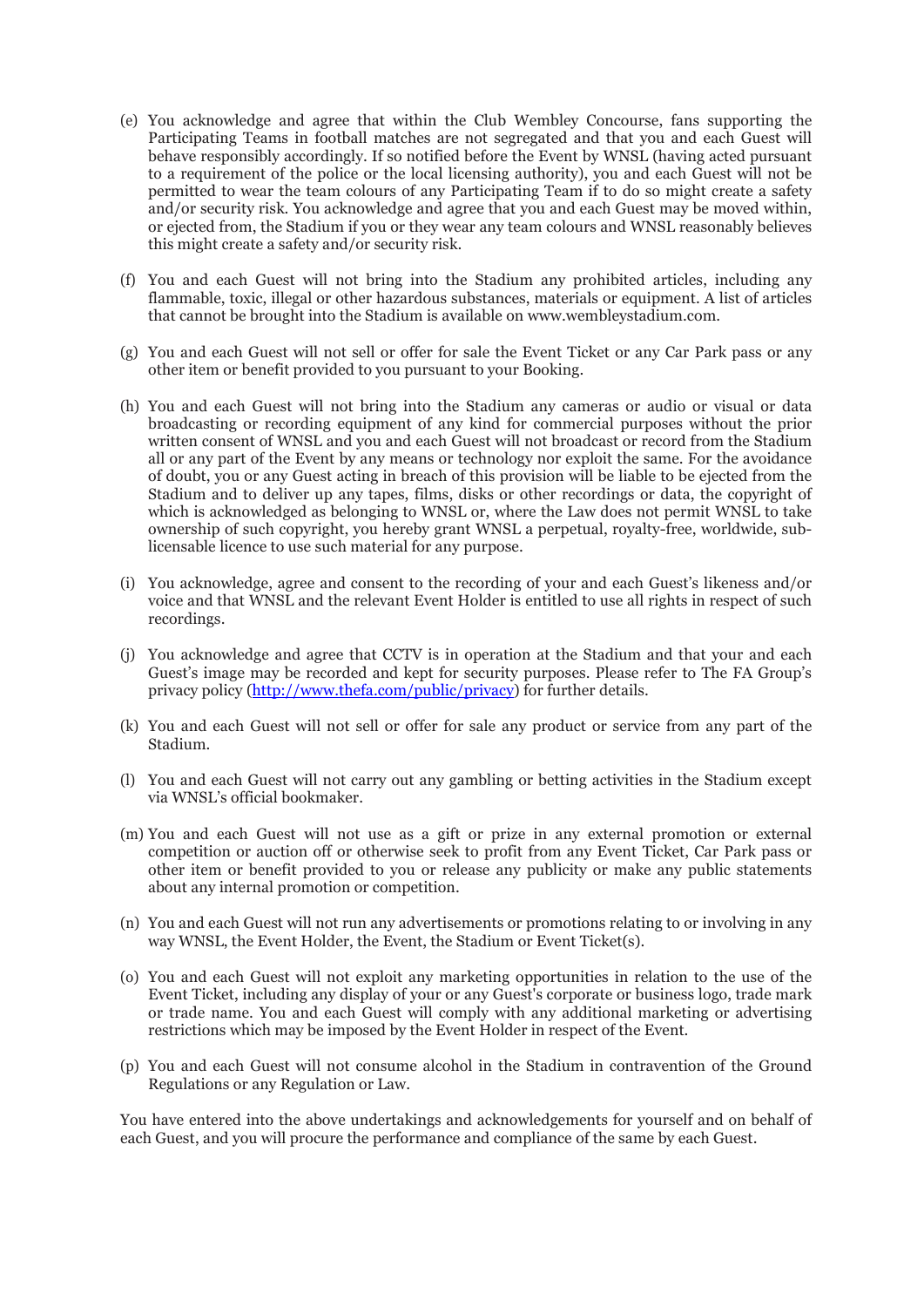If you or any Guest fails to comply with any of the provisions of this Condition 7, WNSL may at its sole discretion, and without prejudice to any of its other remedies, move you and/or any Guest to a different location within the Stadium or eject you and/or any Guest from the Stadium without any refund or compensation.

### **8 FORCE MAJEURE**

- (a) If, by reason of an Event of Force Majeure, either you or we are delayed in, or prevented from, performing any of the provisions of these Terms and Conditions (other than the payment of money), then such delay or non-performance will not be deemed to be a breach of these Terms and Conditions and no loss or damage will be claimed by the other party by reason of the Event of Force Majeure.
- (b) The expression an Event of Force Majeure means an event or circumstance or combination of events or circumstances beyond the reasonable control of the affected party, including any of the following: act of God, governmental act, the enactment or change in interpretation of any law, regulation or directive having legally binding effect, the terms of any consent required to stage the Event at the Stadium and any action required to ensure compliance with Laws, the Ground Regulations or the Regulations, war, fire, flood, lightning, explosion, radiation or chemical contamination, accident, strike, lock-out, walk-out, industrial action of any kind, civil commotion, impact by any vehicle, vessel or aircraft, national calamity, riot, act of terrorism or any other event or condition which is beyond the reasonable control of the affected party which results in or causes the failure (including by delay) or inability by such party to perform any of its obligations under these Terms and Conditions, provided that industrial action taken by the employees of an affected party will not constitute an Event of Force Majeure save where such action is taken in the context of a nationwide non-industry specific industrial dispute.

## **9 LIABILITY**

- (a) The Agreement is subject to the provisions from time to time of the general safety certificate applying to the Stadium, the bye-laws, rules, regulations, orders, directions, codes of practice and other guidelines of the London Borough of Brent, the Metropolitan Police Service, the London Fire Brigade, the Football Licensing Authority, The FA, the Fédération Internationale de Football Association (FIFA), the Union des Associations Européennes de Football (UEFA), the European Commission and any other authority or organisation that has jurisdiction or authority in relation to the holding of Events at the Stadium from time to time (the **Regulations**). In the event of any conflict or inconsistency between the Regulations and the Agreement, the Regulations will prevail. WNSL will not be in breach of the Agreement by reason of compliance with the Regulations.
- (b) Notwithstanding Conditions 9(c)(iv) and (v), WNSL does not seek to exclude or limit its liability for death or personal injury caused by its, its officers', employees' or agents' negligence or for any fraud or willful misconduct.
- (c) If you are a Business:
	- (i) WNSL will not be liable for, and you will not assert any deductions, set-off or claim of any nature against WNSL for any act or omission of or any breach or default by any person other than WNSL;
	- (ii) you will be bound by the terms and conditions established from time to time by WNSL or the Event Holder for cancellation, abandonment, postponement or replaying of the Event. Subject to Conditions 9(b) and (c)(iv), WNSL will have no liability to you or any Guest on account of any such cancellation, abandonment, postponement or replay or other failure or deficiency in the conduct of such Event, provided that if an Event is cancelled, abandoned or postponed prior to its scheduled start time, you may either: (A) claim a full refund of the price of the Booking; or (B) attend the Event at the re-arranged Event Date (if applicable);
	- (iii) WNSL, its officers, employees, agents and contractors will not be liable or responsible for any loss, damage, or injury to you or any Guest, or any property of you or any Guest,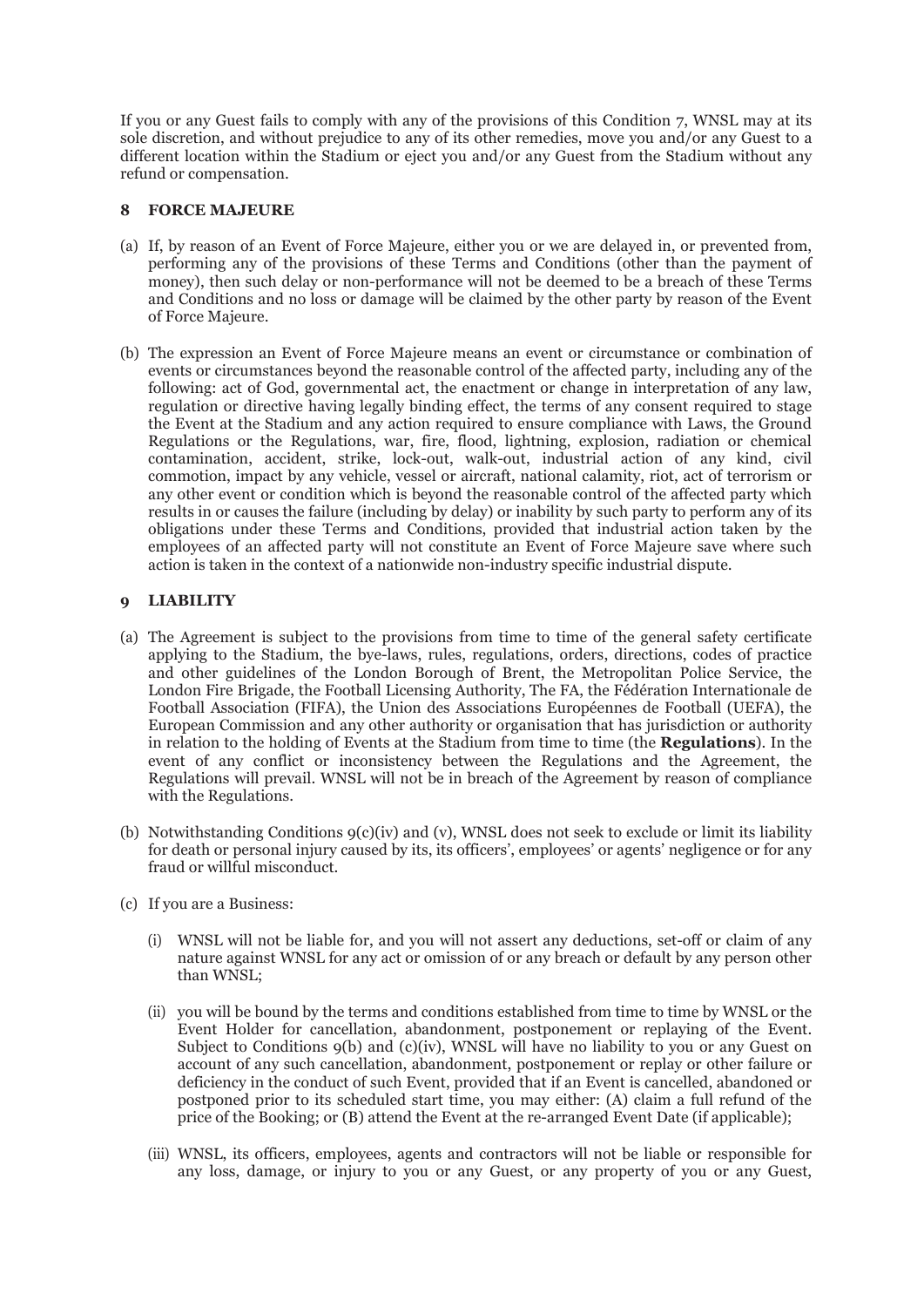resulting from any cause whatsoever, unless due to the negligence or the wilful misconduct of WNSL or of its officers, employees or agents;

- (iv) subject to Condition 9(b), WNSL's aggregate liability to you or any Guest in connection with the Agreement and the Booking, whether in contract or tort (including negligence) or in any other way, will not exceed the price payable by you for the Booking pursuant to the Booking Form;
- (v) WNSL will not be liable to you or any Guest whether in contract, tort or otherwise for any indirect, incidental, special or consequential loss or damage or for any loss of profit or revenue, loss of use, loss of business or contracts or loss of opportunity;
- (vi) if any services are not available for any reason beyond the reasonable control of WNSL, no refund or part refund will be made of any amounts paid by you and WNSL will not otherwise be liable to you in such circumstance unless otherwise provided in these Terms and Conditions; and
- (vii) WNSL will not be liable to you for the late delivery or non-delivery of any Event Tickets, Car Park pass or complimentary train tickets provided WNSL has posted the same within reasonable time of receipt by WNSL or otherwise made the items available prior to the Event.
- (d) If you are a consumer:
	- (i) and we fail to comply with these Terms and Conditions, subject to Condition 9(b), we are responsible for loss or damage you suffer that is a foreseeable result of our breach of these Terms and Conditions or our negligence, but we are not responsible for any loss or damage that is not foreseeable. Loss or damage is foreseeable if it was an obvious consequence of our breach or if it was contemplated by you and us at the time that the Agreement became binding on you and us;
	- (ii) subject to Condition 9(b), our total liability to you in respect of all other losses arising under or in connection with the Agreement, whether in contract, tort (including negligence), breach of statutory duty, or otherwise, shall in no circumstances exceed the price that you have paid for the Event Ticket; and
	- (iii) nothing in these Terms and Conditions affects your statutory rights. Advice about your statutory rights is available from your local Citizens' Advice Bureau or Trading Standards Office.

## **10 YOUR RESPONSIBILITY FOR LOSS, DAMAGE AND INSURANCE**

- (a) You will be fully responsible and liable (on an indemnity basis if you are a Business) to WNSL and its affiliates and their respective officers, employees, agents and contractors in respect of any liability, losses, claims, demands, costs and expenses, including legal and other professional fees, arising out of any personal injury or property damage caused by any act or omission of you or any Guest.
- (b) You will be fully responsible and liable (on an indemnity basis if you are a Business) to WNSL in respect of:
	- (i) all legal fees and other professional fees and costs incurred by WNSL in the enforcement of these Terms and Conditions whether or not litigation is actually commenced and including any appeal proceedings; and
	- (ii) the cost of repair of any damage (other than ordinary wear and tear) to any parts of the Stadium caused by any act or omission of you or any Guest.

## **11 AUTHORITY OF PURCHASER**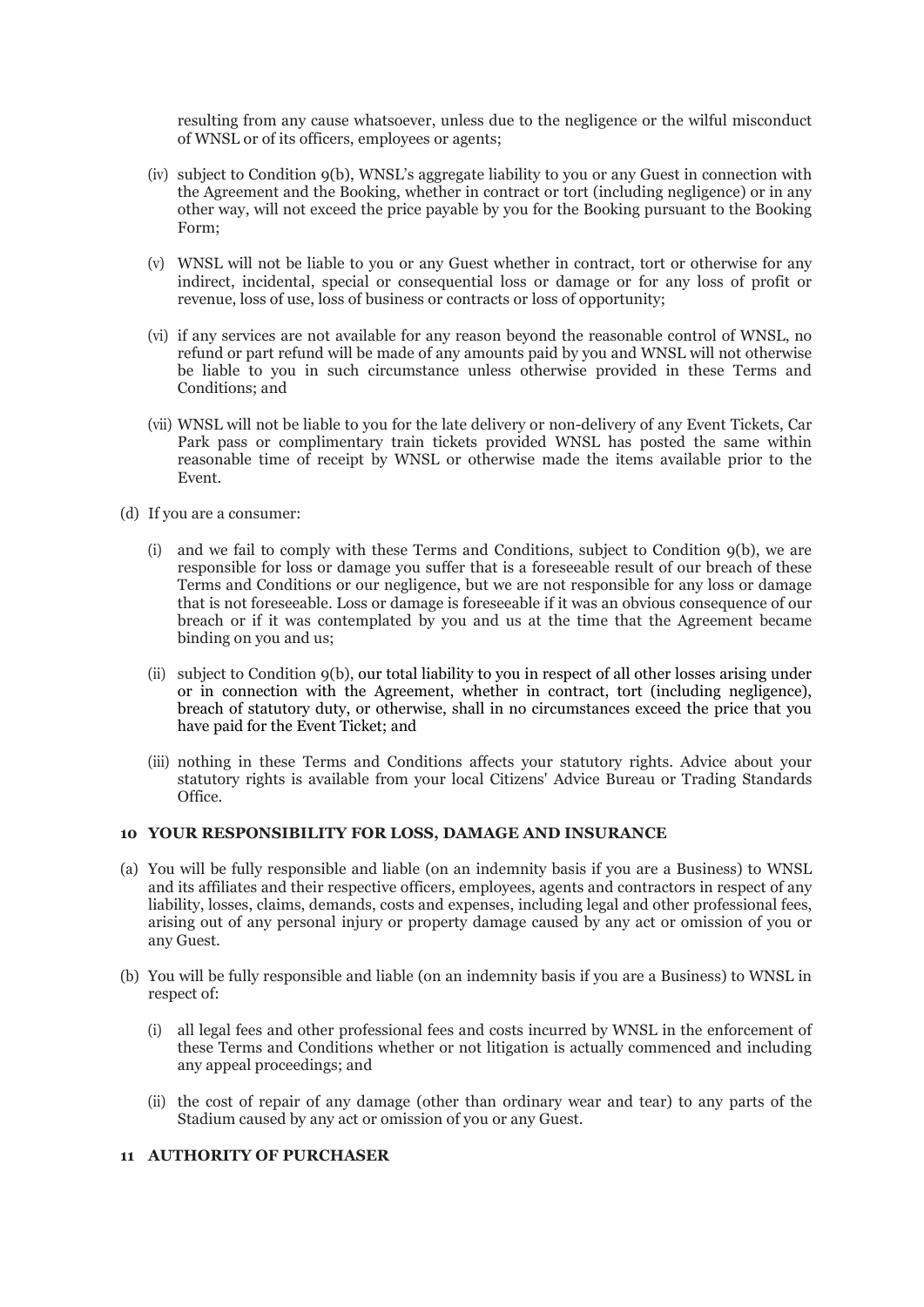- (a) If you are a Business and you are not an individual:
	- (i) you will, if requested by WNSL, provide reasonable evidence of your power and authority to make the Booking; and
	- (ii) each individual making the Booking represents and warrants that he or she is duly authorised to make the Booking and agree to these Terms and Conditions on behalf of you and that these Terms and Conditions are binding upon you (and where you are an unincorporated joint venture or association or a partnership, each member or partner jointly and severally of such joint venture association or partnership) in accordance with its terms.

#### **12 DEFAULT AND CANCELLATION**

- (a) WNSL may cancel the Booking and terminate the Agreement by giving immediate written notice to you if:
	- (i) you fail to pay any sum due from you on time, and then fail to remedy the failure within the reasonable time (being not less than 7 days if payment is due at least 90 days before the Event) stated in a written notice to you specifying the failure and requiring that it is remedied;
	- (ii) you breach any other term of these Terms and Conditions, including any terms and conditions of an Event Holder and/or a relevant transport operator (if applicable);
	- (iii) (being an individual) you or any Guest are or become an Excluded Person;
	- (iv) you or any Guest commit any act or omission that, in the reasonable opinion of WNSL, is prejudicial to the interests of WNSL and then, if the prejudice is capable of remedy, fail to remedy the prejudice within the time (being not less than 7 days if the relevant act or omission occurs at least 30 days before the Event) stated in a written notice to you specifying the act or omission, and specifying the prejudice and requiring that it is remedied;
	- (v) if you are a Business: (A) (being an individual) a bankruptcy petition is presented against you, or you make an application for an interim order under the Insolvency Act for the time being in force, or you enter into a voluntary arrangement or composition with your creditors; (B) (being a body corporate) you convene a meeting with your creditors, or come to any arrangement with them, or have a petition for winding up or an administration order presented against you, or pass a resolution for winding up or have a receiver or administrative receiver appointed over all or any part of your assets; (C) (being a partnership) you are dissolved; or (D) the equivalent, in any country other than England and Wales, of any event specified in this Condition 12(a)(v) occurs; or
	- (vi) if you are in arrears or otherwise owe monies to WNSL for other products and/or services sold by WNSL and fail to pay such amounts on request.
- (b) If, in the reasonable opinion of WNSL, you or any Guest:
	- (i) causes any disturbance or nuisance in the Stadium;
	- (ii) otherwise prejudices the safety or welfare of any person present in the Stadium;
	- (iii) contravenes any of the undertakings contained in Condition 7, the Ground Regulations or any applicable terms and conditions of an Event Holder; or
	- (iv) make any unauthorised sale or offer of sale of the Event Ticket,

#### WNSL may:

A. refuse that person entry into the Stadium;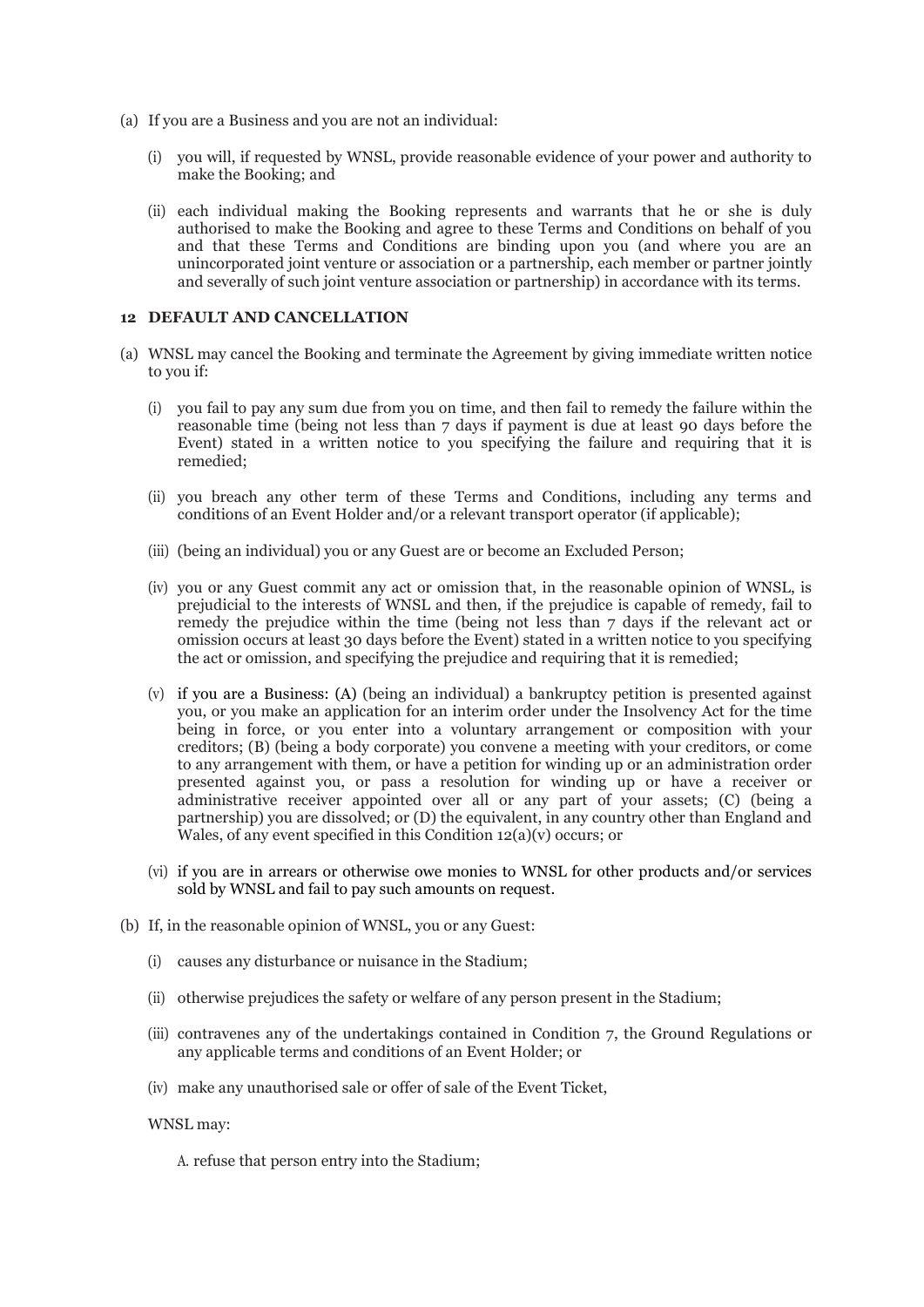- B. require that person to leave the Stadium; and/or
- C. cancel the Booking and terminate the Agreement by giving immediate written notice to you.
- (c) If you fail to pay, when due, any sum due from you for the Booking (including any sum due to the Stadium Caterer), WNSL may refuse you and any Guest entry into the Stadium or require any of those persons to leave the Stadium.
- (d) If WNSL cancels the Booking and terminates the Agreement under Condition 12(a) or (b), WNSL will be entitled to retain all sums paid by you for the Booking as compensation for loss for breach of these Terms and Conditions and subsequent cancellation of the Booking.
- (e) The rights and remedies of WNSL under this Condition 12 shall be in addition to any other right or remedy of WNSL under these Terms and Conditions or under the law or in equity.

#### **13 SALE, ASSIGNMENT AND THIRD PARTY RIGHTS**

- (a) You will not sell, transfer, assign, cost-share, co-license, sub-license, pledge or otherwise encumber any of your rights and obligations pursuant to the Agreement, including the right to use an Event Ticket, without the prior written consent of WNSL. Any act in contravention of the foregoing will be null and void, will be a material breach giving rise to a right of cancellation for WNSL and may also constitute a criminal offence under section 166 of the Criminal Justice and Public Order Act 1994.
- (b) A person who is not a party to the Agreement may not enforce any of their terms under the Contracts (Rights of Third Parties) Act 1999.

#### **14 OTHER IMPORTANT TERMS**

- (a) Each of the clauses of these Terms and Conditions operates separately. If any court or relevant authority decides that any of them are unlawful or unenforceable, the remaining clauses will remain in full force and effect.
- (b) If we fail to insist that you perform any of your obligations under these Terms and Conditions, or if we do not enforce our rights against you, or if we delay in doing so, that will not mean that we have waived our rights against you and will not mean that you do not have to comply with those obligations. If we do waive a default by you, we will only do so in writing, and that will not mean that we will automatically waive any later default by you.
- (c) If you wish to have more information on online dispute resolution, please follow this link to the website of the European Commission: [http://ec.europa.eu/consumers/odr/.](http://ec.europa.eu/consumers/odr/) This link is provided as required by Regulation (EU) No  $524/2013$  of the European Parliament and of the Council, for information purposes only. We are not obliged to participate in online dispute resolution.
- (d) If you are a Business:
	- (i) the Agreement contains the entire agreement between you and us and supersedes all prior written or oral agreements and understandings pertaining to the subject matter of the Agreement. Both you and we acknowledge that in entering into the Agreement each of you and us has not relied upon any oral or written statements, collateral or other warranties, assurances, representations or undertakings which were made by or on behalf of the other in relation to the subject-matter of the Agreement at any time before its coming into effect (together **Pre-Contractual Statements**), other than those which are set out in the Agreement, provided that nothing in this Condition 14(d) shall exclude or restrict the liability of either you or us arising out of our or your (as applicable) fraudulent misrepresentation or fraudulent concealment;
	- (ii) all notices, demands and other communications between the parties required or appropriate